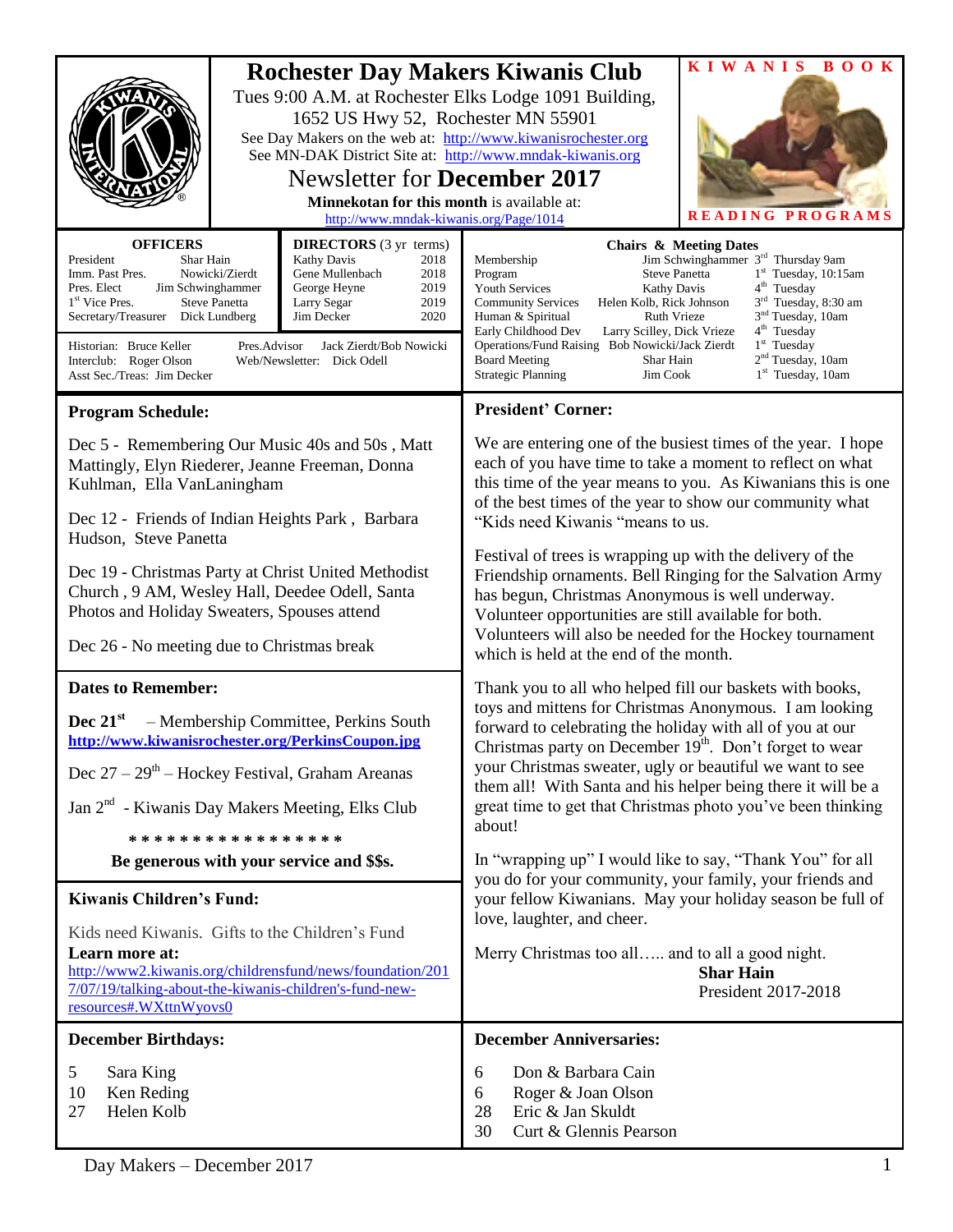| Secretary/Treasurer's Report - 11/20/2017 |  |  |
|-------------------------------------------|--|--|
|                                           |  |  |

| <b>Bank Balance 10/31/2017:</b> | \$16,126.52   |
|---------------------------------|---------------|
| Bike Repair Fund:               | 132.95<br>SS. |
| <b>Charitable Account</b>       | \$3,293.58    |
| Administrative Fund:            | \$6,377.39    |
| Service Fund:                   | \$6,322.60    |

**Members on Leave:** Don Cain, Ron King, Sara King

**October Service Hour Statistics**: 474 hours by 32 members, 55% Participation.

# **October Board Meeting Summary**

The board revisited the cancelling meetings in December and January that are close to the Christmas and New Year holidays. The board decided to cancel our club meeting on December 26, but not on January  $2^{\text{nd}}$ .

The board discussed making a donation to the Salvation Army, during their holiday bell ringing campaign, as a way to leverage some publicity for our club. No action was taken since the amount we could donate would not have the impact needed to get publicity.

The board discussed the possibility of recruiting new members from Independent Living Facilities. This was referred to the Membership Committee.

# **Committee Reports**

**Community Service-** Tax seminars are starting. Haven't set up the next Saturday Noon Meals date for our club, hoping for some time in February. Sign-ups for Christmas Anonymous are still needed. The Hockey Festival sign-up will begi

Food Response is serving approximately 50 meals from the Gage location.

**Early Childhood Development-** The distribution of books is approximately one half completed. There is an issue with the reading level of the books received.

**Human & Spiritual Values-** Our club is currently volunteering with the Salvation Army Bell Ringing.

**Membership-** The committee will begin meeting, at our meeting site, on the  $4<sup>th</sup>$  Tuesday each month, in addition to the Monthly Perkins Restaurant meeting.

# **Operations/Social Media/Web Site/Fund Raising-**

The committee is discussing updates to our web site. A fall fundraiser date is being pursued at Pizza Ranch. The committee will start publicizing the Perkins Fund Raiser. Continued next column  $\rightarrow$ 

### **Secy/Treas Report (Continued):**

**Program-** The annual Christmas Party is being organized. Having a focus on Kiwanis at the third meeting of the month is working well. We will begin asking speakers, before the meeting, if they are willing to stay after the meeting to take more questions.

### **Richard Lundberg,** Secy/Treasurer

### **Monthly Children's Fund Newsletter:**



Check it out and subscribe …..

[https://mail.aol.com/webmail-std/en](https://mail.aol.com/webmail-std/en-us/suite?lang=en&locale=US)[us/suite?lang=en&locale=US](https://mail.aol.com/webmail-std/en-us/suite?lang=en&locale=US)

#### **Dick Odell**

**Amazon Smile Program : Tell your friends….**

Support us when you shop online on the internet.. Go to: <http://smile.amazon.com/ch/51-0155637>

and Amazon donates to Kiwanis Charitable And Educational Corporation Of Rochester Minnesota.

# **Shop Cyber Monday** deals and support us

Buy your gifts at smile.amazon.com and Amazon donates.

amazonsmile



 **Dick Odell**

**Kiwanis Defining Statement:**

**Kiwanis is a global organization of volunteers dedicated to improving the world one child and one community at a time.**

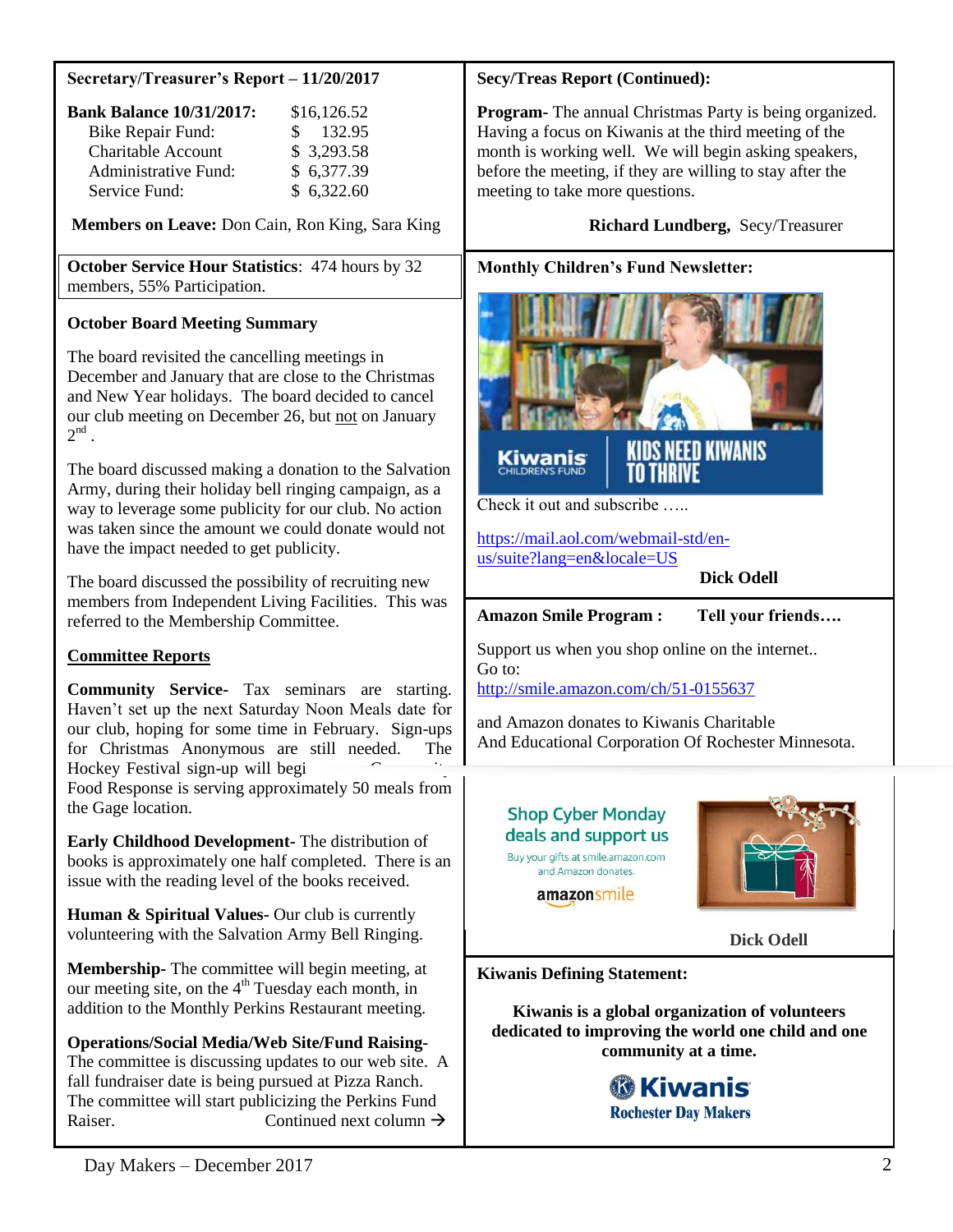# **Harriet Bishop K-Kids:**

The Harriet Bishop K-Kids began the year with  $684<sup>th</sup>$  and 5<sup>th</sup> graders which leads to very crowded meetings, faculty advisor Edie Schultze reminded the  $5<sup>th</sup>$  graders and explained to the  $4<sup>th</sup>$  graders what K-Kids is all about and asked them to think about what projects and fund raisers they would like to task for the year.

In the initial meeting she explained the role of each officer and asked that anyone who wished to run for office write a speech which she could review, and from the list she prepared a ballot and had candidates put up campaign posters.

Last meeting each candidate read his speech to the group and under the watchful eyes of election judges Helen Kolb and Herb Erickson the voting took place, with the following list of officers.

- President Brinn Kelley
- Vice President Hamza Al-Zuhairi
- Secretary Bradly Vitse
- Treasurer Caris Hunsley
- Publisher Ella Kennedy

Edie says this is a fine group of officers and should lead group to a great year. While Helen did not have "*I Voted"*  stickers to pass out, she did give each voter several pieces of candy.

 **Rick Johnson**



# **Kiwanis Hockey Festival's 25th Year:**

We can hardly believe that our Kiwanis Hockey Festival is celebrating its 25th Anniversary this year on December 27, 28, and 29th.

This year promises to be the best yet! Great High School hockey teams, fantastic hockey weather (we hope), and the best volunteer help in the country … that's you! Look for the signup sheets and help make this 25th festival another success.

Tickets will be available early so you can start planning to fill your Christmas stockings with them for your hockey loving family and friends. See you at Graham Arena.

**Bob Nowicki** 

# **Riverside K-Kids:**

Riverside K-Kids have had a busy and successful month making posters for Heritage Night, cat toys for the animal shelter and electing officers for 2017-2018. To become an officer, the potential candidate needed to write a short summary on why they would make a good candidate.



Left to Right: Sam Elliott, (holding cat toy) secretary; Ashton Holland, vice president; Naomi Nevenheim, president; and Gabby Evenson, treasurer

Naomi Nevenheim emphasized her leadership ability and confidence for president. For vice president the candidate showed concern for the club and office and felt he was a good choice. Ashton Holland was selected. The secretarial candidate felt he could do a good job taking notes about meetings and activities. The selection of Sam Elliot was made. Gabby Evenson expressed her mathematical skills and honesty qualified her to be treasurer.

The entire group voted and the students pictured became officers. Notice the cat toy made and held by vice president, Ashton Holland. The next meeting on Dec. 4, will feature decorating cookies for the staff.

 **Advisor, Curt Pearson**

#### **Day Makers Veterans:**

Thank you for your service …. Veterans.



**Dick Odell**